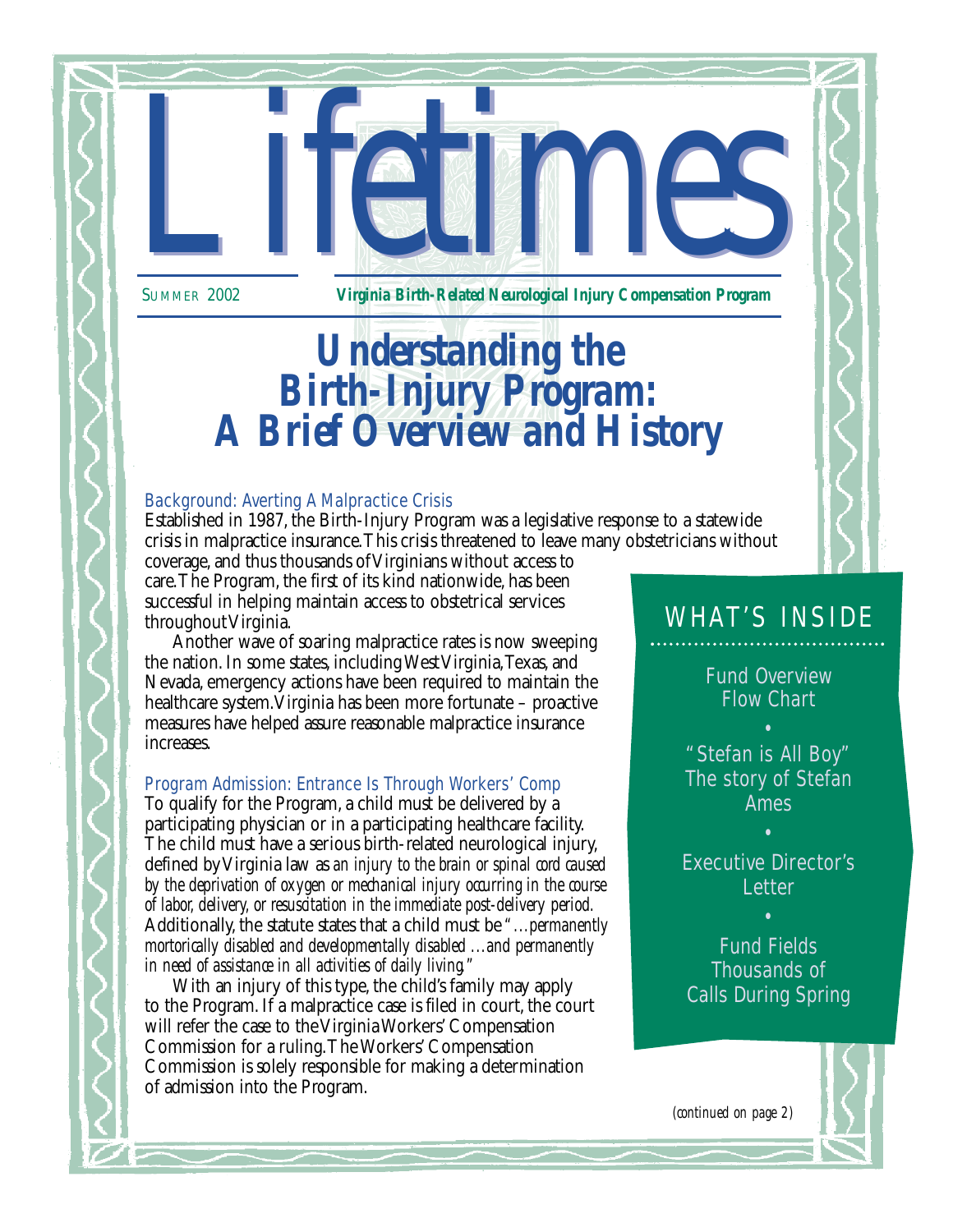Virginia Department of Health Reviews for "substandard" care by the hospital.

2

# Workers' Compensation

Birth of a child

Commission (WCC) Sends case for medical review to Medical Schools' Panel, Board of Medicine and Dept. of Health. Schedules hearing between 45-120 days.

Medical School Panel Reviews case to determine if it "satisfies the requirements of the legislation." Must be completed 10 days prior to hearing.

WCC Hearing

Decision by WCC. May be appealed to: 1st:Full Workers' Compensation Commission 2nd:Virginia Appeals Court 3rd:Final appeal to Virginia Supreme Court.

## Circuit Court If possibly a qualifying

claim, court sends it to Workers' Compensation Commission.

Virginia Board of Medicine reviews for "substandard" care by the physician.

Virginia Birth Injury Program Notified. Program must respond to WCC within 30 days.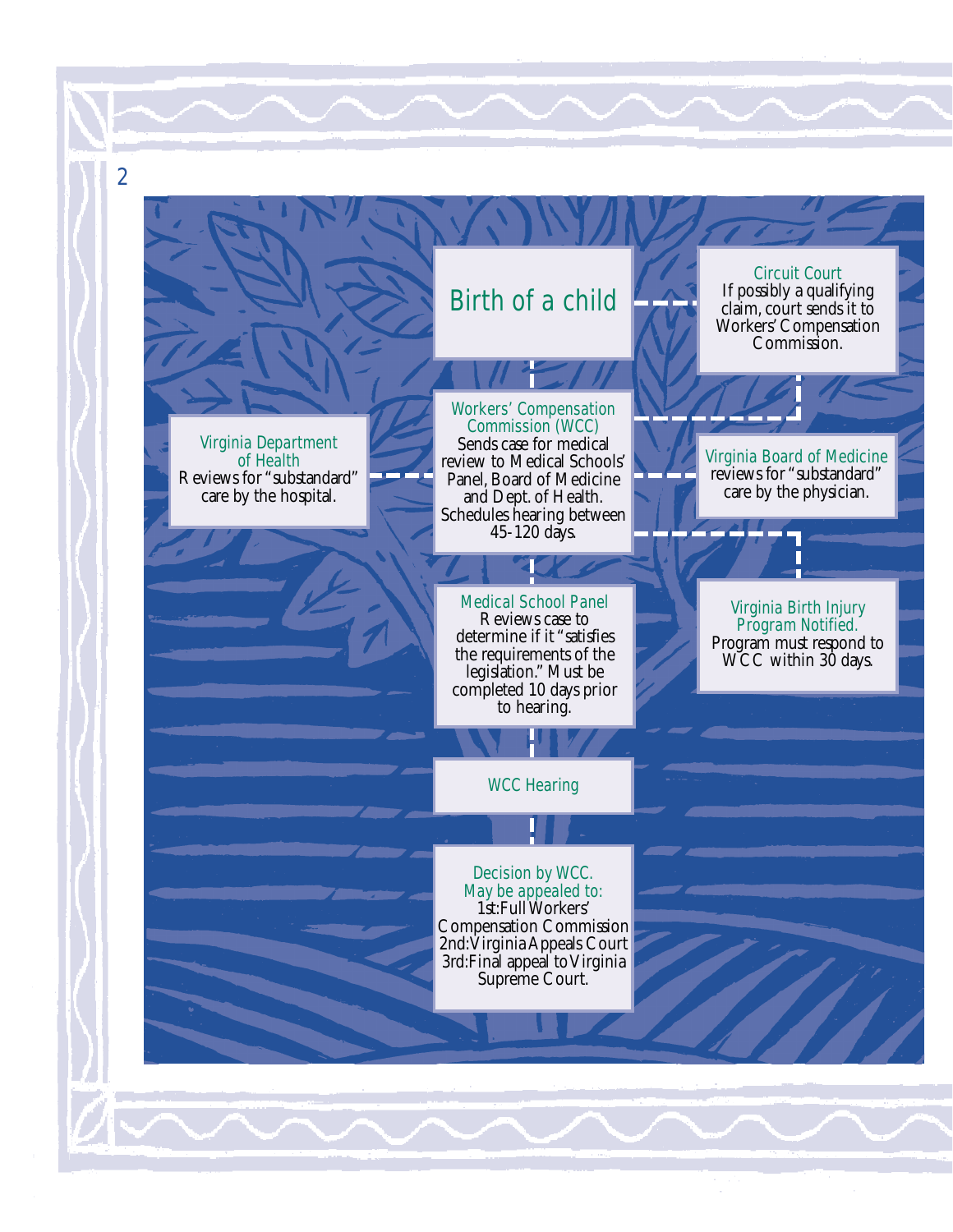#### *(continued from cover)*

A panel of medical experts from Virginia's medical schools advises the Workers' Compensation Commission on medical issues surrounding admission for each case.As a requirement of law, the Program also files an opinion. Because these opinions are required prior to the completion of the report by the Commission's experts, other qualified medical experts are utilized to meet the statutory requirement.

The Program clearly communicates to potential participants their option to utilize legal counsel in all proceedings. Once a child is admitted into the Program, there is no recourse through the torts system.Admittance into the program for a qualifying injury is not optional.

#### Current Status: Participation Growing

The Birth-Injury Program is now serving approximately 65 children. Several children are typically seeking entry into the Program at any given time. Once in the Program, a child's medically necessary needs are paid for life.

#### Benefits: Medically Necessary

Eligible expenses include the following items:

- Limited modifications to a home to allow handicapped accessibility, generally including a bedroom and bathroom
- A van equipped with a wheelchair lift; repair costs and an annual stipend to cover insurance
- All medically necessary medical treatments (after primary insurance)
- Medically necessary durable medical equipment such as hospital beds, wheelchairs, and customized seats (after primary insurance)
- Home nursing care, generally eight hours per day, provided according to physician specified needs
- Inpatient hospital care as necessary (after primary insurance)
- Ongoing therapy/physical rehab
- Dental care (after any other insurance coverage)
- Appropriate attorney's fees to enter the program
- Counseling for the family
- Compensation for lost earnings between the ages of 18 and 65

#### Financing: No State Funds Utilized

The Program is supported entirely through assessments and fees from physicians, hospitals, and liability insurers. No state funds are utilized. Currently, the Program Fund has more than \$80 million in assets.According to last year's actuarial studies, at current funding levels and participant growth rates, the Program may run short of needed funds between 2027 and 2032.This funding issue, currently under review by the Program, is highly dependent on several issues, including interest rates, participation, and caseload.

#### Physician and Hospital Participation: Key State Medical Centers Involved

Approximately two-thirds of Virginia's obstetricians and twenty-seven hospitals, including the University of Virginia, Carilion Roanoke Community Hospital, Fairfax Hospital, and Sentara Norfolk General Hospital, participate in the Program.

#### Board Members Serve Program

The Program's seven-member board is appointed by the Governor and serves voluntarily.The board helps oversee the Program and its reserve fund.

#### Web Site: Source of Information

Additional information, including the statute, program guidelines, and a complete listing of participating physicians and hospitals, is available at the web site at www.vabirthinjury.com.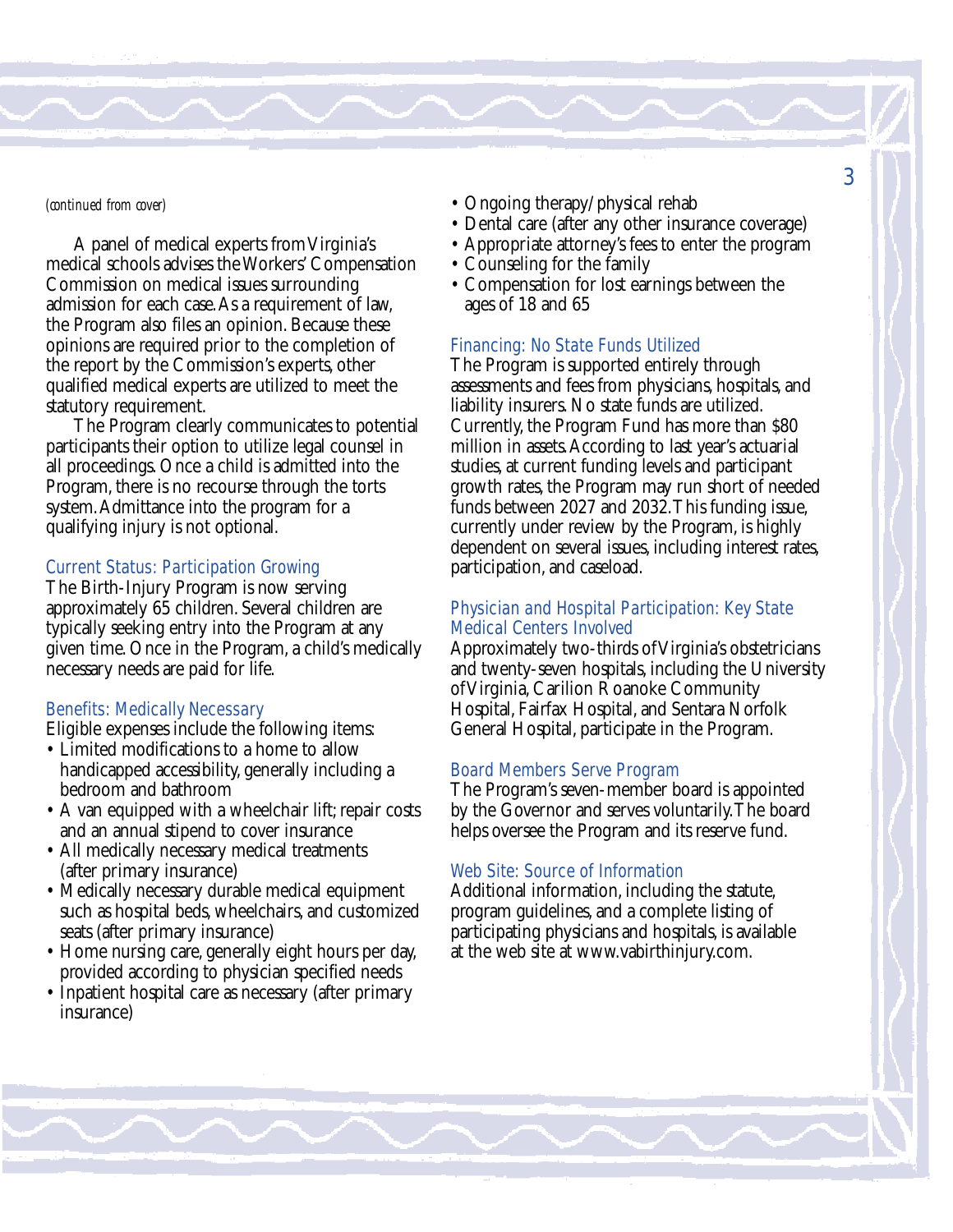4

# *'Stefan Is All Boy'*

*Kimberlee and Mark Ames' four and one-half-year-old son, Stefan, was accepted into the Virginia Birth Injury Program in June 2001.The Ames, Stefan and their nineyear-old son,Alex, live in Richmond,Virginia. Kimberlee graciously shared her family's story and experience with the Birth Injury Program.*

Stefan is a high-energy child, always in a whirlwind of motion."He could be sitting in a chair and he would be active," says Kimberlee.

"He's a hoot – he's got a great sense of humor. Everything his brother thinks is funny he thinks is funny, too, especially destruction. I was trying to kill a fly and he just thought that was so funny."

"Stefan has to be entertained all the time," notes Kimberlee. He plays with the computer touch screen and watches favorite television shows such as *The Bear in the Big Blue House*. Stefan enjoys reading, especially books about dinosaurs.

"He's always making improvement in **something. He's so proud of himself. When we** see little things that gives us hope – and we see little things all the time."

> Following a morning nap, "he goes great guns until he wears himself out again," recovering with an afternoon nap.

"He loves being outside," engaging in outdoorsy activities like going for walks and swinging. Regarding rough-and-tumble boyish activities, Kimberlee observes,"If he could physically do that, he would. Stefan is all boy.You can see that stuff is in his head – he just can't do it.

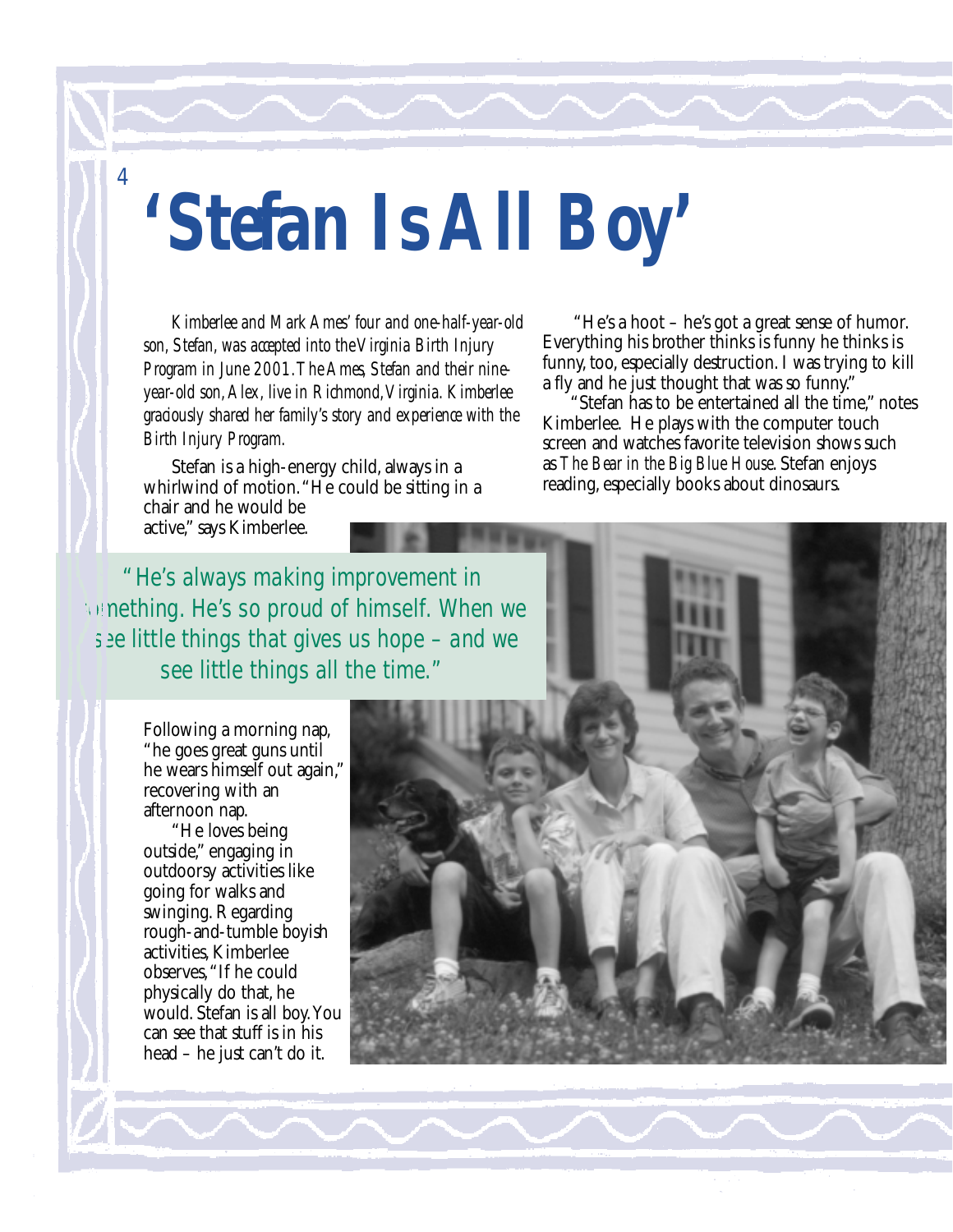#### Physical Coordination Is a Big Problem

Stefan has dystonia, an active form of cerebral palsy."His biggest problem is coordination," says Kimberlee."His legs are spastic, with tight muscles. His trunk is hypotonic, which means it's loose. Sometimes his arms are tight and sometimes they're loose. It depends on what he's doing or what he's trying to do. Everything for him requires great energy because his muscles don't move the way he wants them to. He's thinking,'I want to move my arm here,' but it doesn't go where he wants it to go. He's such a mixed bag that it's impossible for the doctors to pin a diagnosis on him."

Although he talks a little and vocalizes a lot, Stefan is considered nonverbal."The harder he tries to do something, like talk, the harder it is for him to do it because he tightens up," adds Kimberlee.

Regarding ways to develop his communicative skills,"You name it, we're working with all of it.We know what he wants most of the time—when he's upset, he sticks his lip out and pouts. But, he may never be able to speak where someone outside the family could understand him.

"We think he's smart—he's certainly much, much smarter than he's given credit for because he can't be tested. He's very aware. He is also very frustrated—he wants to do things. It's amazing how when he puts his mind to it he can do certain things.

"Since he was six months old we've had to spell in front of him anything that might be objectionable. Sometimes his brother gets a milkshake before he goes to bed at night.We can't even partially spell that anymore. He knows what we're talking about and gets mad because he wants one, too.

One of Stefan's best buddies is his physical therapist's "very big horse" named Skip, who shares with Stefan his favorite activity, hippotherapy. Riding the gentle giant in a variety

of positions stretches specific muscles. Kimberlee adds, "He also gets to just ride, go around barrels, grab toys off of things, and even stand on the horse."

#### Quality of Life Issues

The combination of ongoing therapies, medical treatment, equipment, and in-home care that contributes to Stefan's quality of life is costly. Kimberlee recalled the three and one-half years before Stefan was enrolled in the Program as an often frustrating and difficult ordeal:"Once we got in the Program, it was a big relief.

"It was a situation where his expenses were getting higher every year.The equipment alone

*(continued on page 6)*

#### REMINDER:

Send in healthcare information! Families, please send in copies of your insurance cards and healthcare plans to Lynn Cuozzo, Insurance Manager.

#### REMINDER:

There is a message board for families on the Web. Family members are invited to sign into the message board at our Website at

#### www.vabirthinjury.com.

Families can share their experiences and information on such topics as the types of medication proving effective for their children, therapies they are trying, and ways to ease recovery time following surgery.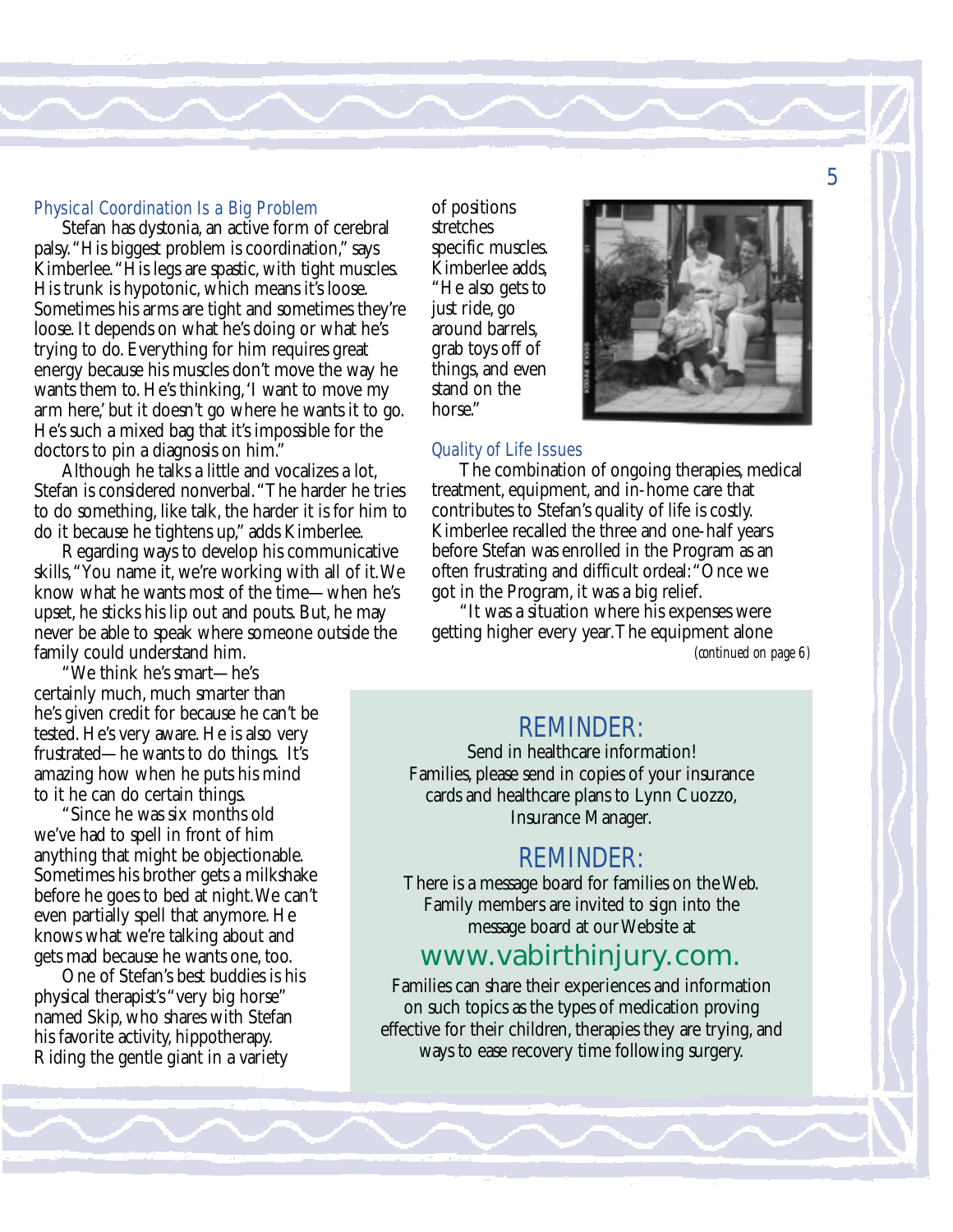#### *(continued from page 5)*

is very pricey. He uses a custom-made walker, which supports his trunk so he can walk, because he loves to walk. He has a kid cart, which is a stroller-like wheelchair, and he's getting a power wheelchair, I hope, this summer, so he can get around on his own. And he has a floor sitter.That's his basic stuff at home. I also have a travel stroller for quick trips."

The greatest help has been the regular deliveries of Stefan's nutritional supplement, Pediasure, arranged and covered by the Program:"The Pediasure thing was the biggest nightmare. I spent hours looking for it at the best price."

#### Program Makes Renovations Possible

The Ames are now renovating their two-story home, purchased one-half year before Stefan was born.A ground floor bedroom and bathroom for Stefan will be covered by the Program.They are also adding a ramp to the driveway."We did not have a way to get him out of the house without going up and down steps. His bedroom is upstairs. And he's so heavy now." Regarding this necessary renovation, Kimberlee adds,"There is no way we would have been able to do this if we had not gotten into the Program."

With her busy family life, including Stefan's constant care, Kimberlee observed,"I don't really get a break." She had a career as a computer consultant and plans to go back to it someday, but for now,"It just got to be too much." It is a great support that her husband's flexible schedule as an attorney allows him to frequently work from home.

"Our biggest challenge is going to be trying to get Stefan educated. Hopefully, we can get over this communication hurdle. But, he's always making improvement in something. He's so proud of himself.When we see little things that gives us hope – and we see little things all the time."

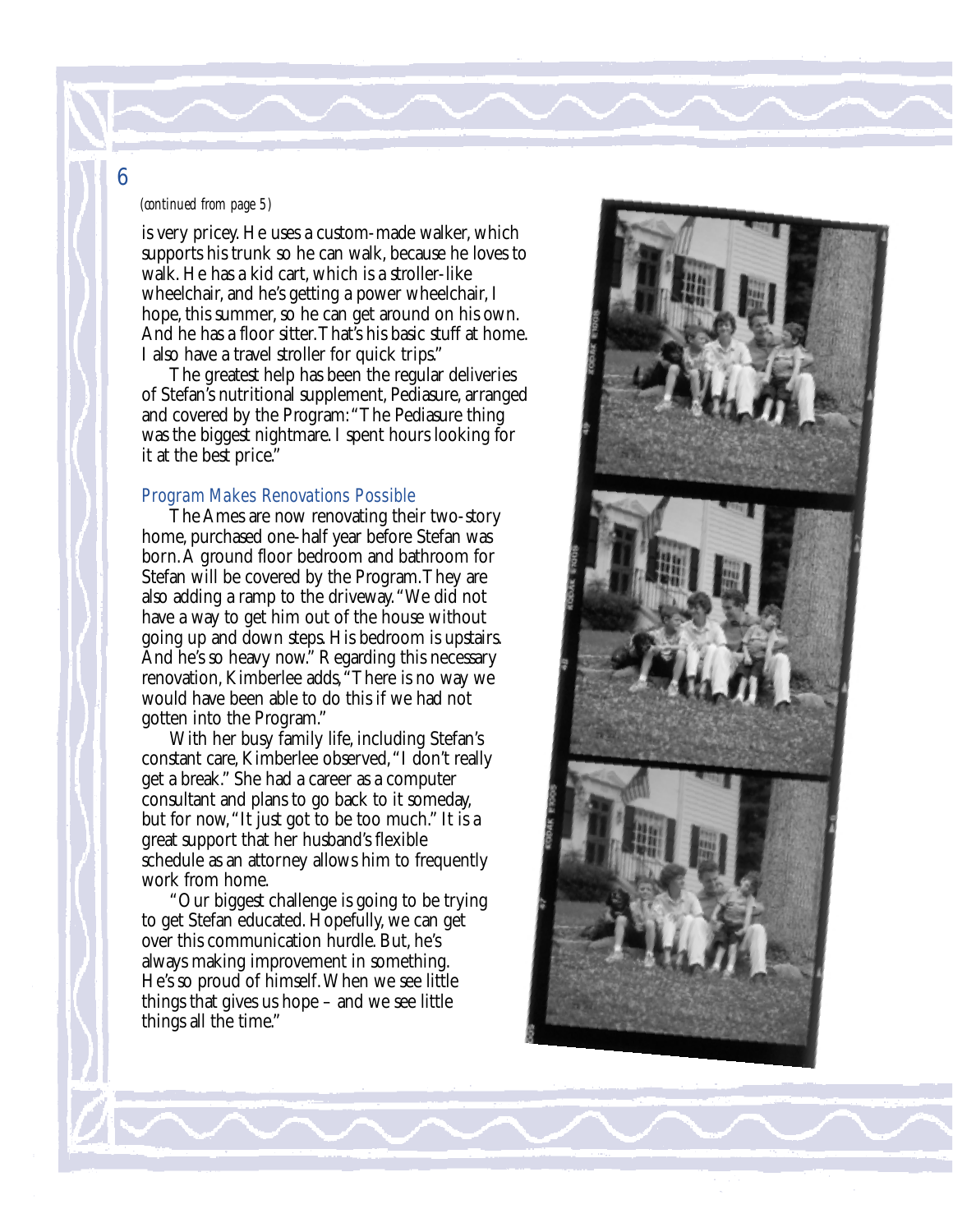## EXECUTIVE DIRECTOR'S LETTER

#### *Dear Friends,*

*After a few weeks as Executive Director here at the Birth-Injury Program, I can certainly empathize with everyone who calls in asking, "How does this work?," or "Who is responsible for that?".The reality is, this is a complicated Program, in part due to the mandated distribution of responsibilities among several entities.Among the many agencies involved are:*



*Virginia Worker's Compensation Commission – Hears and determines claims for entry into the Program Virginia Attorney General's office – Represents the Commonwealth/Program State Corporation Commission – Reviews Plan of Operation; Sets assessment rate for liability insurers; enforces physicians assessments Secretary of the Commonwealth, Governor's Office –Appoints board members VCU Medical College of Virginia – provides medical review panels University of Virginia Medical School – provides medical review panels Board of Medicine – Reviews cases for substandard care by participating physicians Virginia Department of Health – Reviews cases for substandard care by hospitals Virginia Retirement System – Provides listing of Fund investment advisors "The Program" –Administers the Program* 

*For those of you with children in the Program, you well know that at one point or another you've interacted with many of the above entities. For those of us working at "The Program," we are daily striving to coordinate and track the roles of all of the groups to meet the legislative requirements and more importantly meet the needs of the Program participants.*

*With all of this in mind, we have focused this issue of Lifetimes on how the Virginia Birth-Related Neurological Injury Compensation Program actually functions. I hope the included information clarifies for you, at least to some degree, how it all works and who does what. And if after reading this issue you still have questions, please give us a call.*

*George Deebo Executive Director*